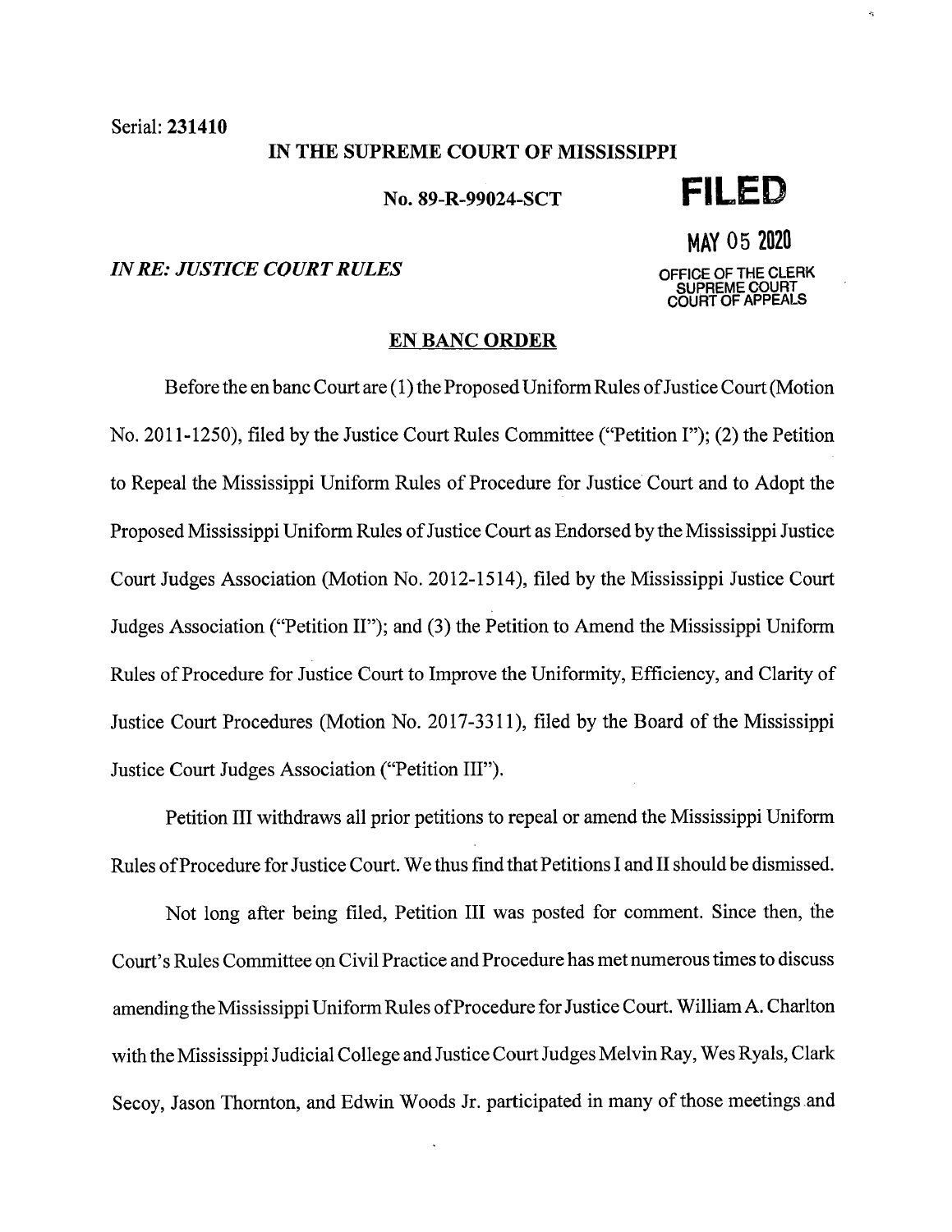contributed significantly. The Court expresses its sincere appreciation for those individuals' work and for the work of many others who have contributed throughout the process. Among them are Justice Court Judge Jerry Jones, former Chair of the Mississippi Justice Court ' Judges Association, and several Association members.

From February 14, 2020, to March 5, 2020, the Rules Committee posted revised rules for comment. Three comments were filed. Based on them, the Rules Committee made changes and re-posted the revised rules for comment from March 2 7, 2020, to April 13, 2020. No comments were filed.

After due consideration, we find that the Mississippi Uniform Rules of Procedure for Justice Court should be amended as set forth in the attached Exhibit A.

IT IS THEREFORE ORDERED that the Petition to Amend the Mississippi Uniform Rules of Procedure for Justice Court to Improve the Uniformity, Efficiency, and Clarity of Justice Court Procedures (Motion No. 2017-3311) is granted in part. The Mississippi Uniform Rules of Procedure for Justice Court are amended as set forth in the attached Exhibit A. The amendments shall be effective July 1, 2020.

IT IS FURTHER ORDERED that the Proposed Uniform Rules of Justice Court (Motion No. 2011-1250) and the Petition to Repeal the Mississippi Uniform Rules of Procedure for Justice Court and to Adopt the Proposed Mississippi Uniform Rules of Justice Court as Endorsed by the Mississippi Justice Court Judges Association (Motion No. 2012- 1514) are dismissed.

2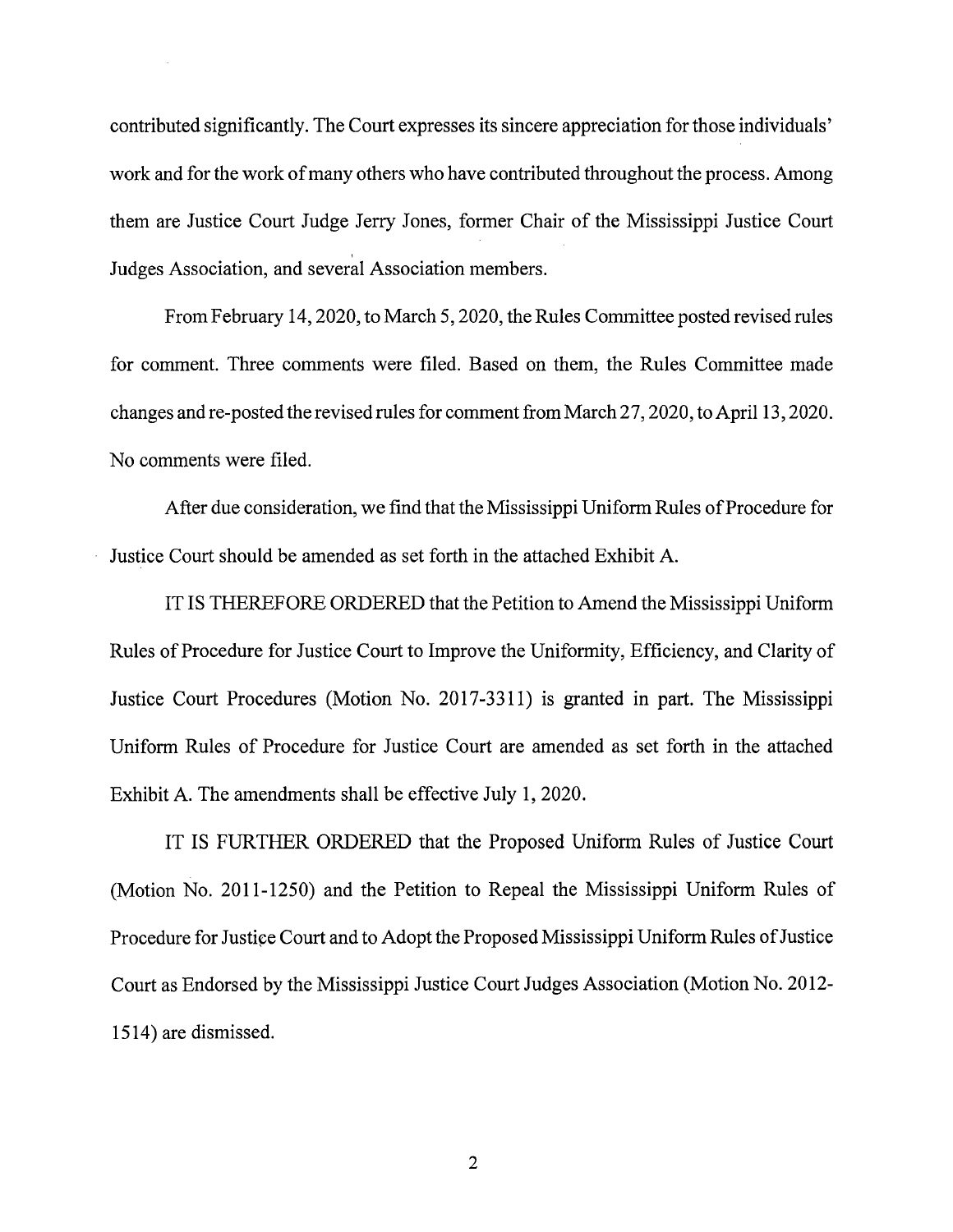IT IS FURTHER ORDERED that the Clerk of this Court shall spread this order upon the minutes of the Court and send a certified copy to West Publishing Company for publication in the advance sheets of *Southern Reporter, Third Series (Mississippi Edition),*  and in the next edition of the *Mississippi Rules of Court.* 

SO ORDERED, this the  $\overline{\mathcal{L}}$  day of  $\overline{\mathcal{M}}$  ay 2020. m n

MICHAEL K. RANDOLPH, CHIEF JUSTICE FOR THE COURT

ALL JUSTICES AGREE.

*(*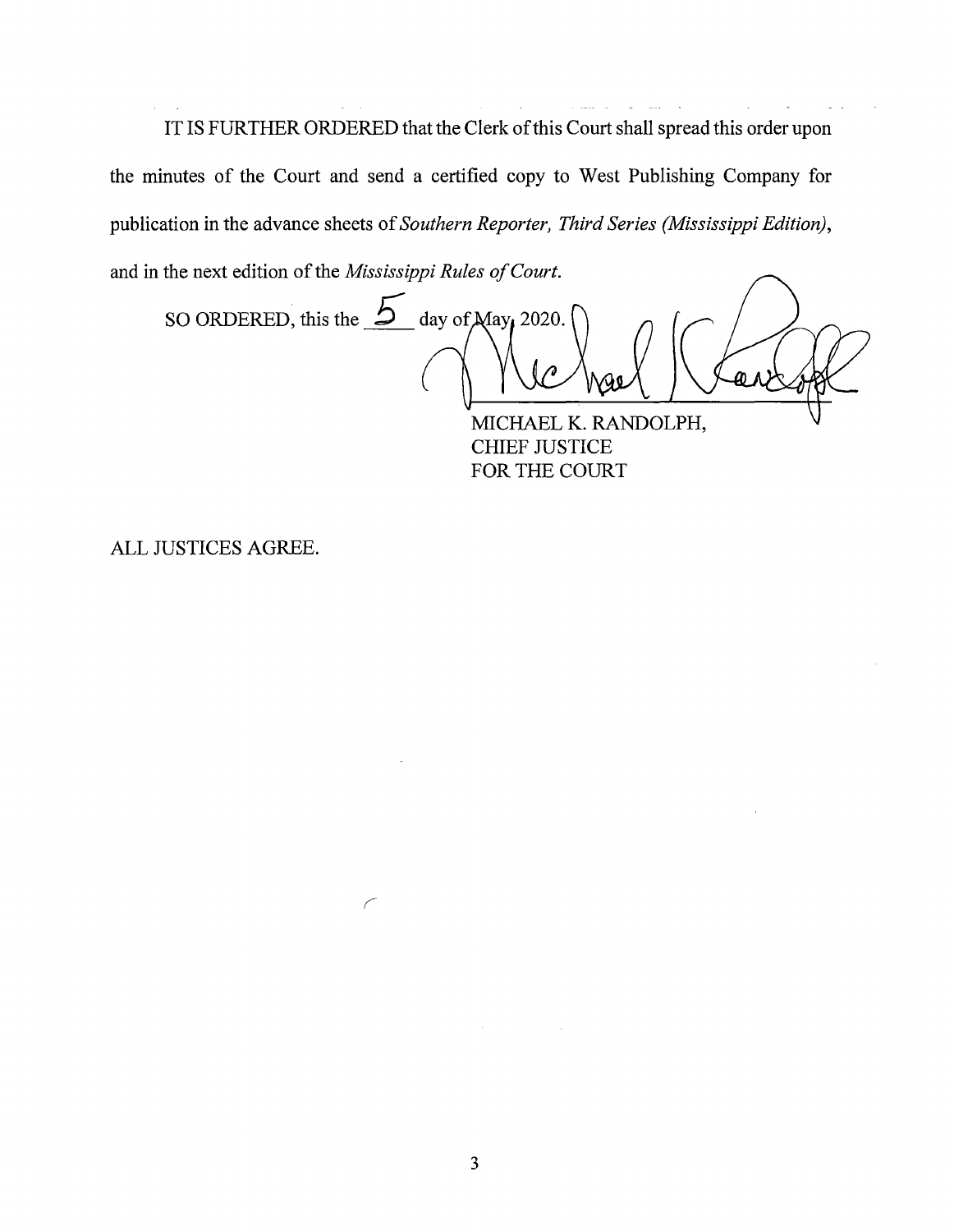#### EXHIBIT A

### **RULES OF JUSTICE COURT**

### GENERAL RULES

Rule 1 Scope of Rules.

Rule 2 Courtroom Decorum and Security.

Rule 3 Use of Cameras, Recording, and Broadcasting Equipment.

Rule 4 Ex Parte Communications.

Rule 5 Court Records and Docket.

Rule 6 Correction of Clerical Errors.

Rule 7 Recusal of Judges.

Rule 8 Appointment of Interpreter.

Rule 9 Jury Trials.

Rule 10 Conduct of Counsel and Parties.

#### CIVIL RULES

Rule 11 Form of Action.

Rule 12 Commencement of Civil Action.

Rule 13 Computation of Time.

Rule 14 Service of Process.

Rule 15 Pleadings and Motions Submitted to the Court.

Rule 16 Counterclaims and Setoffs.

Rule 17 Representation by Guardian Ad Litem.

Rule 18 Substitution of Parties.

Rule 19 Withdrawal of Counsel.

Rule 20 Consolidation and Separation of Trials.

Rule 21 Subpoenas.

Rule 22 Mistrial.

Rule 23 Default Judgments and Dismissals.

Rule 24 Post-Judgment Actions.

Rule 25 Enforcement of Judgments.

Rule 26 Contempt of Court.

Rule 27 Civil Appeals from Justice Court.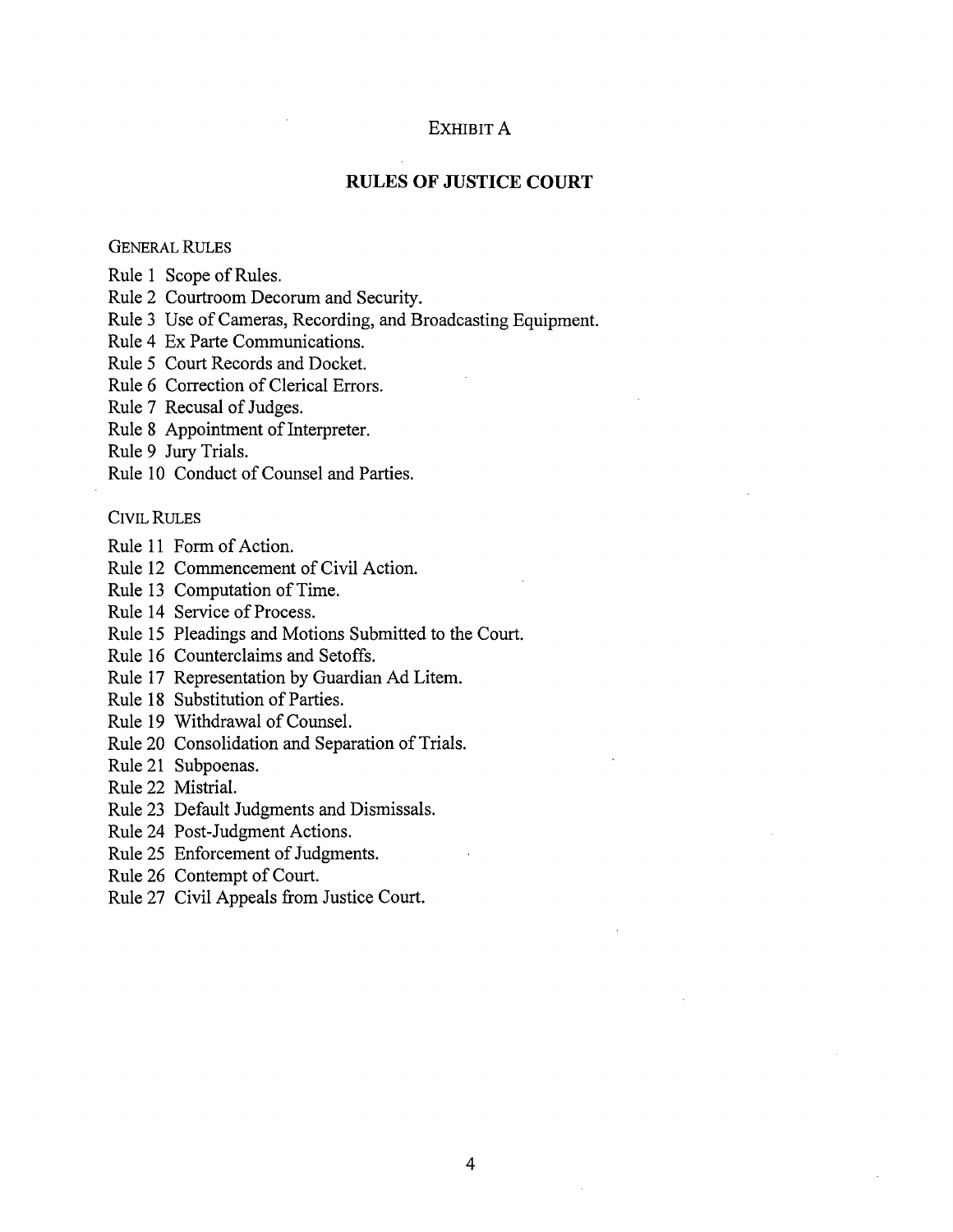## **RULES OF JUSTICE COURT**

[Adopted effective May 1, 1995; amended effective July 1, 2017; amended effective July 1, 2020]

#### GENERAL RULES

### **RULEl SCOPE OF RULES**

(a) These are the Rules of Justice Court and may be cited as RJC: e.g., RJC 1. They shall govern procedures in justice courts. Rules 1-10 shall be applicable to all cases, whether civil or criminal in nature. Rules 11-27 shall only be applicable to civil cases. The Mississippi Rules of Criminal Procedure shall apply to all criminal cases before the justice courts and shall supersede any conflicting provision of these rules.

(b) No rule of procedure, local or otherwise, shall be adopted without the approval of the Mississippi Supreme Court. *See* MRCrP 1.9 (Local Court Rules).

(c) Any person who violates these rules may be subject to sanctions, contempt proceedings, or disciplinary action.

## **RULE2 COURTROOM DECORUM AND SECURITY**

The court shall be opened formally and conducted with dignity and decorum at all times. The judge shall wear a judicial robe at all times when presiding in open court. Each officer of the court shall be responsible for promotion of respect for the court. No one shall carry firearms or weapons of any description in the courtroom, except:

- (1) the bailiffs;
- (2) any necessary guards of a prisoner;
- (3) other law enforcement or security authorized by the court to do so; or

(4) the judge if he/she has met the requirements set forth in section 97-37-7 of the Mississippi Code or as provided by applicable law.

In the interest of security, all persons entering the courtroom may be searched. Any or all individuals may be excluded or removed from the courtroom for engaging in disorderly, disruptive, or contemptuous conduct, or when their conduct or presence constitutes a threat or menace to the court, parties, attorneys, witnesses, jurors, officials, members of the public, or a fair trial.

#### **RULE3 USE OF CAMERAS, RECORDING, AND BROADCASTING EQUIPMENT**

Any attorney of record or self-represented litigant may record or have recorded any justice court proceeding by audiovisual-recording device or stenographically consistent with section 9-13-32 of the Mississippi Code. Any other use of cameras, recording devices, or broadcasting equipment shall be governed by Canon 3B(12) of the Mississippi Code of Judicial Conduct or other applicable rules.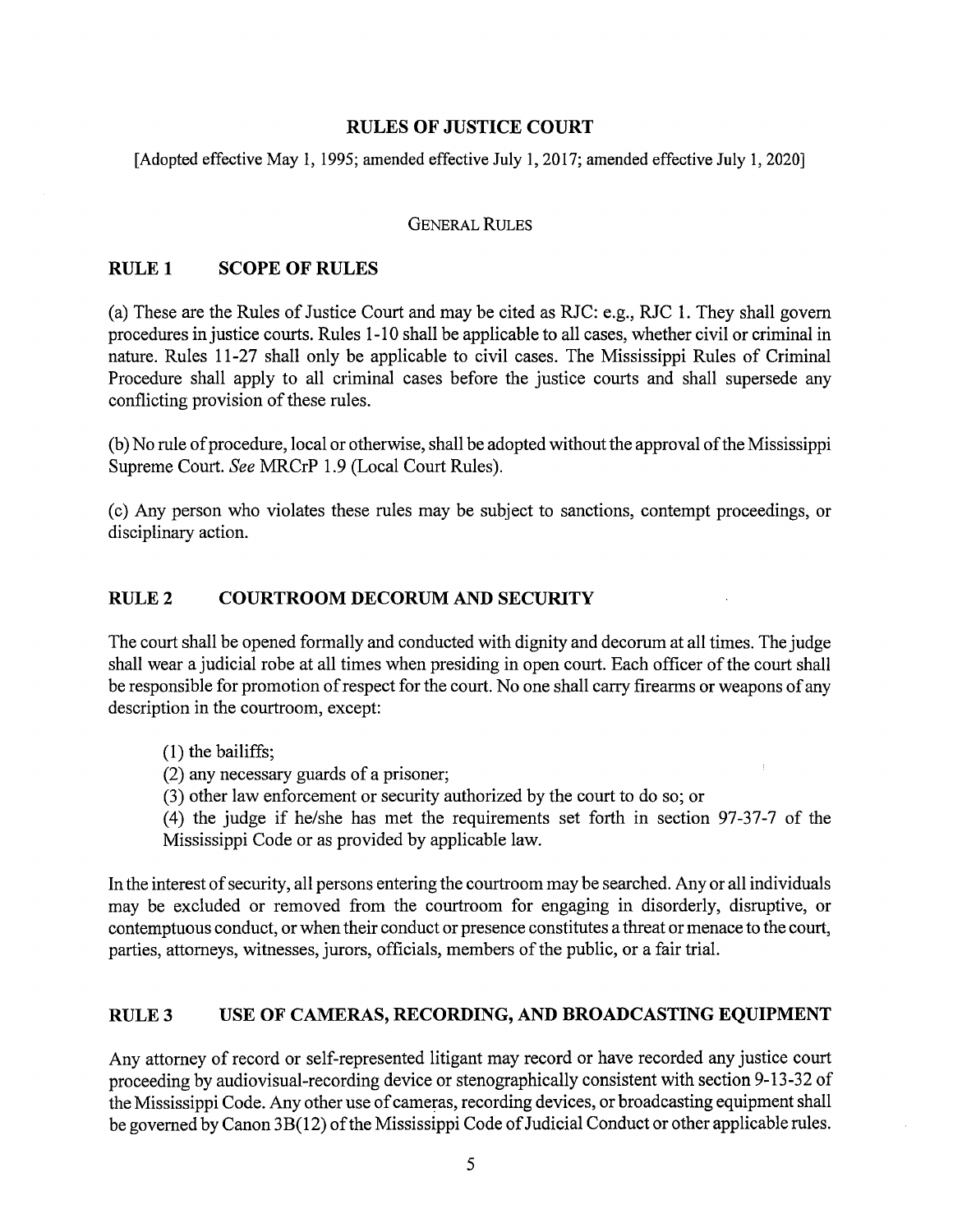## **RULE4 EX PARTE COMMUNICATIONS**

The judge shall not allow any person:

( 1) to discuss in his/her presence the law or facts or alleged facts of any case then pending in the court, or likely to be instituted therein, except as allowed by law in the orderly progress of proceedings under these rules, or

(2) to influence his/her decision in any manner that is prohibited by these rules or the Mississippi Code of Judicial Conduct.

# **RULES COURT RECORDS AND DOCKET**

**(a) Clerk's duty to keep papers.** No original record, or any part of a file, record, or court papers, shall be taken from the clerk's custody without the permission of the clerk of the court.

**(b) Docket.** The docket of the court shall at all times remain in the office of the justice court clerk. The clerk shall retain custody of the docket, make all entries thereon, keep it safe, and provide it to the court for examination in the office. The docket may be maintained by computer. Failure of a judge to sign the docket shall not invalidate the actions of the court contained therein.

**(c) Uniform case record.** The judge shall sign the uniform case record of each case pursuant to section 9-11-11 of the Mississippi Code.

**(d) Signing bonds prohibited.** No officer of the court shall sign any bond of any kind in or to any court of this state. Bonds are controlled by statutory procedures.

# **RULE6 CORRECTION OF CLERICAL ERRORS**

Upon the motion of any party, or upon the judge's own initiative, the judge may correct clerical errors in any judgments, orders, or other parts of the record after notice to all parties in the case, up until the time a certified copy of the record in the case is transmitted by the clerk to the higher court on appeal.

## **RULE7 RECUSAL OF JUDGES**

**(a) Disqualified judge to enter a written order of recusal.** Any justice court judge who is disqualified under Canon 3E of the Mississippi Code of Judicial Conduct from participating in a case shall enter a written order of recusal. Parties and their attorneys may waive a judge's disqualification pursuant to Canon 3F of the Mississippi Code of Judicial Conduct.

**(b) Reassigning case.** If a judge is disqualified from participating in a case, the justice court clerk shall assign the action to another justice court judge of the county to hear the case. If no justice court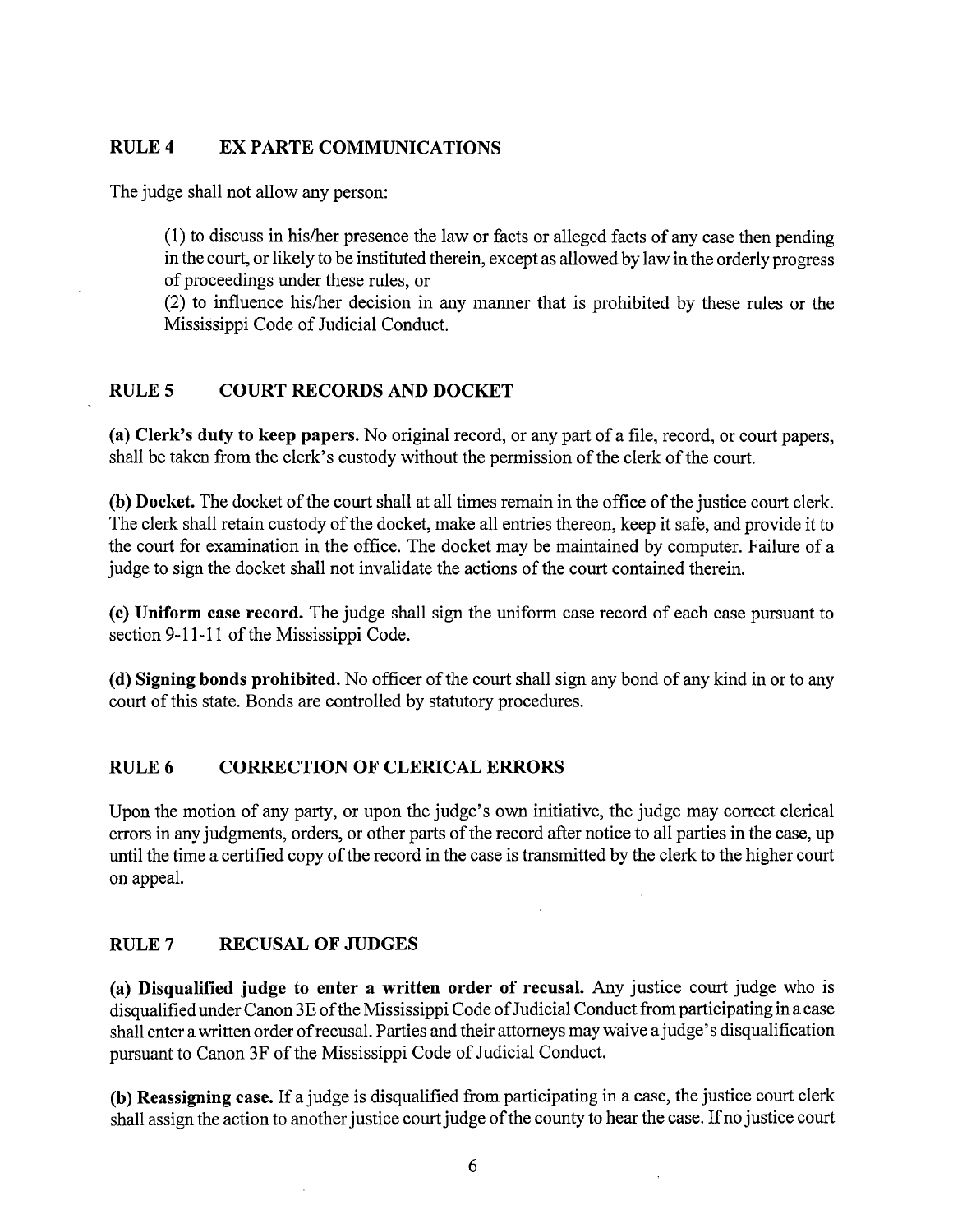judge is able to serve because of recusals, or is otherwise unable to serve, then a circuit court judge of the district may appoint any justice court judge from another county to hear the case.

**(c) Reimbursement of expenses.** Any justice court judge assigned or appointed to participate in a case under subdivision (b) of this rule shall be entitled to reimbursement of expenses pursuant to section 25-3-41 of the Mississippi Code and as otherwise allowed by law.

# **RULES APPOINTMENT OF INTERPRETER**

**(a) Interpreters for the deaf or hearing impaired.** Interpreters for the deaf or hearing impaired shall be appointed pursuant to sections 13-1-301 through 13-1-315 of the Mississippi Code. An appointed interpreter for the deaf or hearing impaired is entitled to reasonable fees and expenses as set forth in section 13-1-315 of the Mississippi Code.

**(b) Foreign language interpreters.** Upon the motion of any party, or upon the judge's own initiative, the judge shall determine whether a foreign language interpreter is needed for a party or witness to ensure the fair administration of justice. Any appointment of a foreign language interpreter shall be pursuant to applicable rules and policies of the Mississippi Supreme Court and the Mississippi Administrative Office of Courts. An appointed foreign language interpreter is entitled to reasonable fees and expenses as set forth in section 9-21-81 of the Mississippi Code.

**(c) Interpreter's oath.** Any interpreter appointed by the court under this rule shall take an oath to make a true translation pursuant to Rule 604 of the Mississippi Rules of Evidence and section 9-21-77 of the Mississippi Code.

# **RULE9 JURY TRIALS**

**(a) Statutory right to a jury trial.** A jury trial may be demanded in criminal cases pursuant to section 99-33-9 of the Mississippi Code and in civil actions pursuant section 11-9-143 of the Mississippi Code.

**(b) Summons of jurors.** When a jury trial is demanded pursuant to a statutory right to a jury trial, the justice court clerk shall notify the circuit court clerk who shall issue summonses for a jury in the same manner as for circuit court. The summonses shall be returnable to justice court.

( **c) Procedures in criminal cases.** In criminals cases, the court shall conduct jury trials pursuant to the Mississippi Rules of Criminal Procedure as applicable to justice courts.

## ( **d) Procedures in civil actions.**

**(1) Composition of jury.** Juries shall consist of six (6) persons and, in the discretion of the court, an alternate juror. Any person called as a juror for the trial of any cause shall be examined under oath or upon affirmation as to his/her qualifications.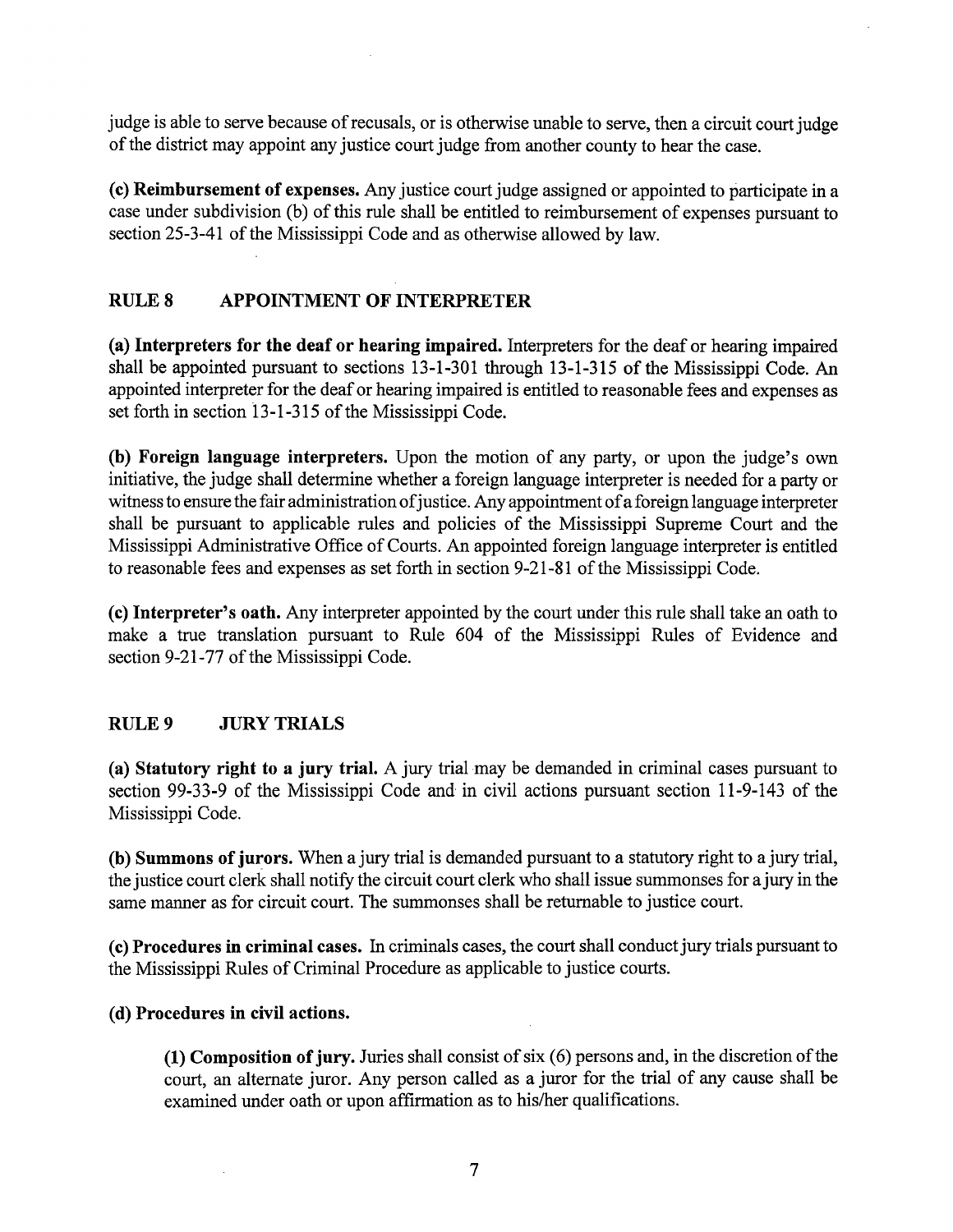**(2) Voir dire.** Voir dire is the procedure whereby the court and the attorneys or parties ask questions of the venire to ensure the selection of a fair and impartial jury. It shall proceed in the following order:

- (I) The judge asks questions of the venire;
- (ii) The plaintiffs attorney or the plaintiff asks questions of the venire; and
- (iii) The defendant's attorney or the defendant asks questions of the venire.

Individual jurors may be examined only by leave of court upon good cause shown. No hypothetical questions shall be allowed requiring any juror to pledge a particular verdict. Attorneys or parties shall not offer an opinion on the law. The judge may set a reasonable time limit for voir dire.

**(3) Selecting the jury panel.** The jury panel shall be selected, in the order of their appearance on the venire, as follows:

- (I) The court shall consider all challenges for cause;
- (ii) The plaintiffs attorney or the plaintiff may use one or both of its peremptory challenges, then tender to the defendant a full panel of accepted jurors;
- (iii) The defendant's attorney or the defendant may use one or both of its peremptory challenges, then tender to the plaintiff a full panel of accepted jurors; and
- (iv) Steps (ii) and (iii) of this subdivision are then repeated until a full panel of jurors has been accepted by both sides. '

Each side shall have two (2) peremptory challenges. Objections shall be made at the time the panel is tendered to the opposing party. Upon the motion of any party, or upon the judge's own initiative, the judge shall excuse any juror from service in the case if there is reasonable ground to believe that such juror cannot render a fair and impartial verdict.

( **4) Alternate jurors.** Once a jury panel is selected, an alternate juror is selected following the same procedures set forth above for selecting the jury panel, except that each side is only allowed one peremptory challenge. The alternate juror shall take the oath of a juror and hear all evidence and arguments, but may not retire to deliberate the case unless a juror is excused by the court or becomes unable to serve.

**(5) Communications with jurors.** Jurors are not permitted to mix and mingle anywhere in the courthouse with the attorneys, the parties, the witnesses, or spectators. The judge must instruct jurors to avoid all contact with the attorneys, the parties, the witnesses, and any spectators.

**(6) Jury instructions.** Procedures for instructions to the jury shall be consistent with Rule 51 of the Mississippi Rules of Civil Procedure.

**(7) Jury deliberations.** The judge shall:

(I) give the jurors, on the record of each trial, the following oath or remind the jurors that they are still under the following oath: "You, and each of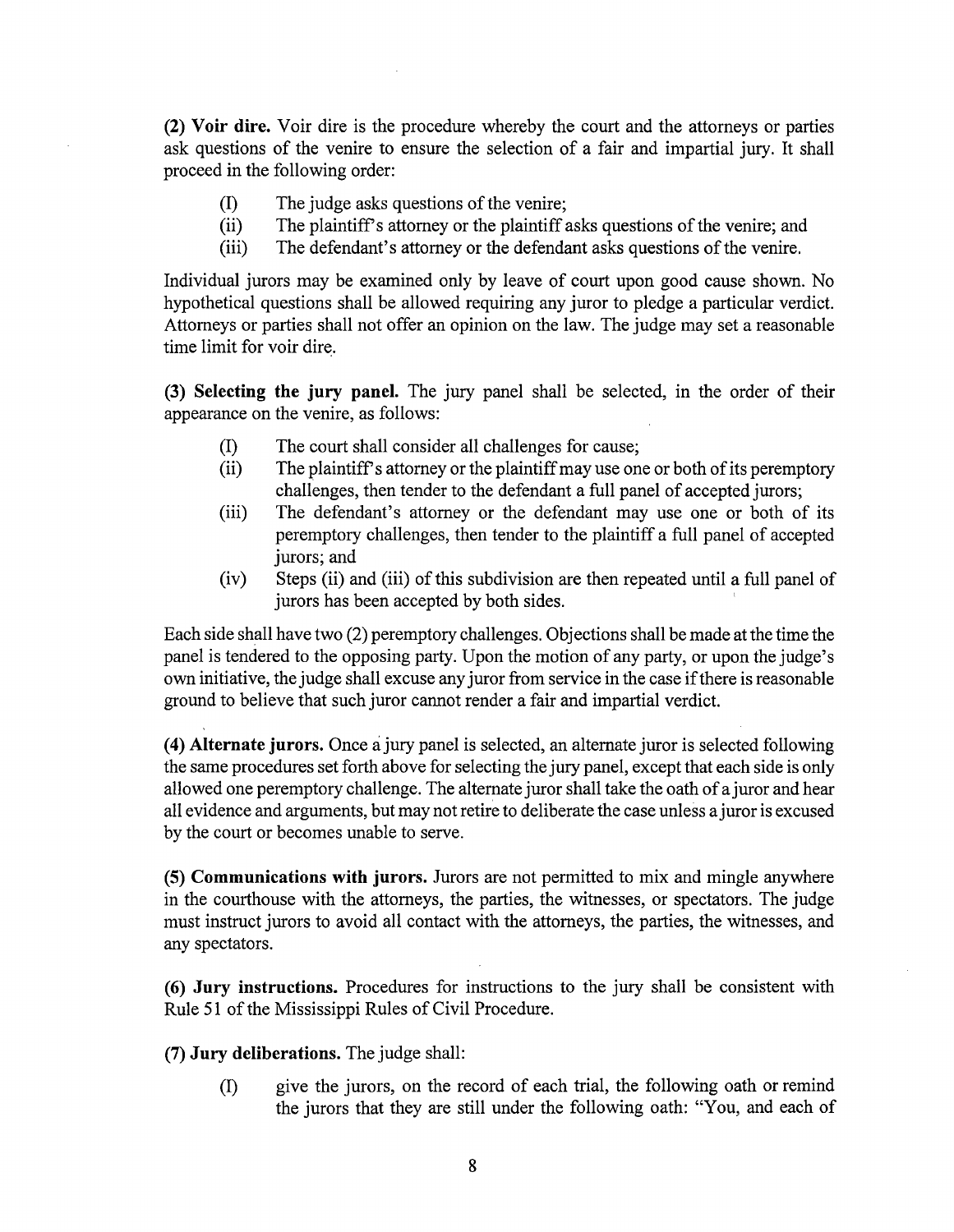you, do solemnly swear (or affirm) that you will well and truly try all issues and execute all writs of inquiry that may be submitted to you, or left to your decision by the court, or under its direction, during the present term, and true verdicts give according to the evidence. So help you God.";

- (ii) direct the jury to select one of its members to preside over the deliberations;
- (iii) direct the jury to return its verdict in writing to the court; and
- (iv) admonish the jurors that, until discharged as jurors in the cause, they may only discuss the case with other members of the jury when convened in the jury room for the purpose of reaching a verdict.

Unless otherwise authorized by the court, the jurors shall not disperse once deliberations have begun. After the jurors have retired to consider their verdict, the judge shall not recall the jurors to hear additional evidence.

**(8) Materials allowed during deliberation.** When retiring for deliberation, the jurors are allowed to take with them:

- (I) the form of verdict approved by the court;
- (ii) a copy of the written jury instructions;
- (iii) any tangible evidence that was admitted at the trial; and
- (iv) their personal notes made during the course of the trial.

**(9) Returning the verdict.** The verdict shall be in writing and returned in open court. A verdict of five or more of the jurors shall be taken as the verdict of the jury. Any verdict returned may be appealed pursuant to these rules.

**(10) Jury poll.** After a verdict is returned but before the jury is discharged, the judge shall on the request of either side, or may on his/her own initiative, poll the jurors individually by asking whether the returned verdict is indeed the verdict of the jury. The judge shall direct the jury to retire and deliberate further if the poll reveals that the verdict is less than five of the jurors.

**(11) Court costs.** The judge shall assess court costs of the jury trial to the losing party.

## **RULE 10 CONDUCT OF COUNSEL AND PARTIES**

**(a) Attendance.** Prompt attendance is required by the attorneys and parties, the witnesses, and all other persons whose presence is required to conduct the business of the court.

**(b) Civility in proceedings.** The attorneys and parties must show professional courtesy and respect toward the judge, the jurors, the opposing attorneys and parties, the witnesses, and all other court personnel and participants within the courthouse. Any person engaging in behavior or tactics purposefully calculated to disrupt the proceedings or to irritate the judge, a party, an attorney, or a witness is subject to contempt.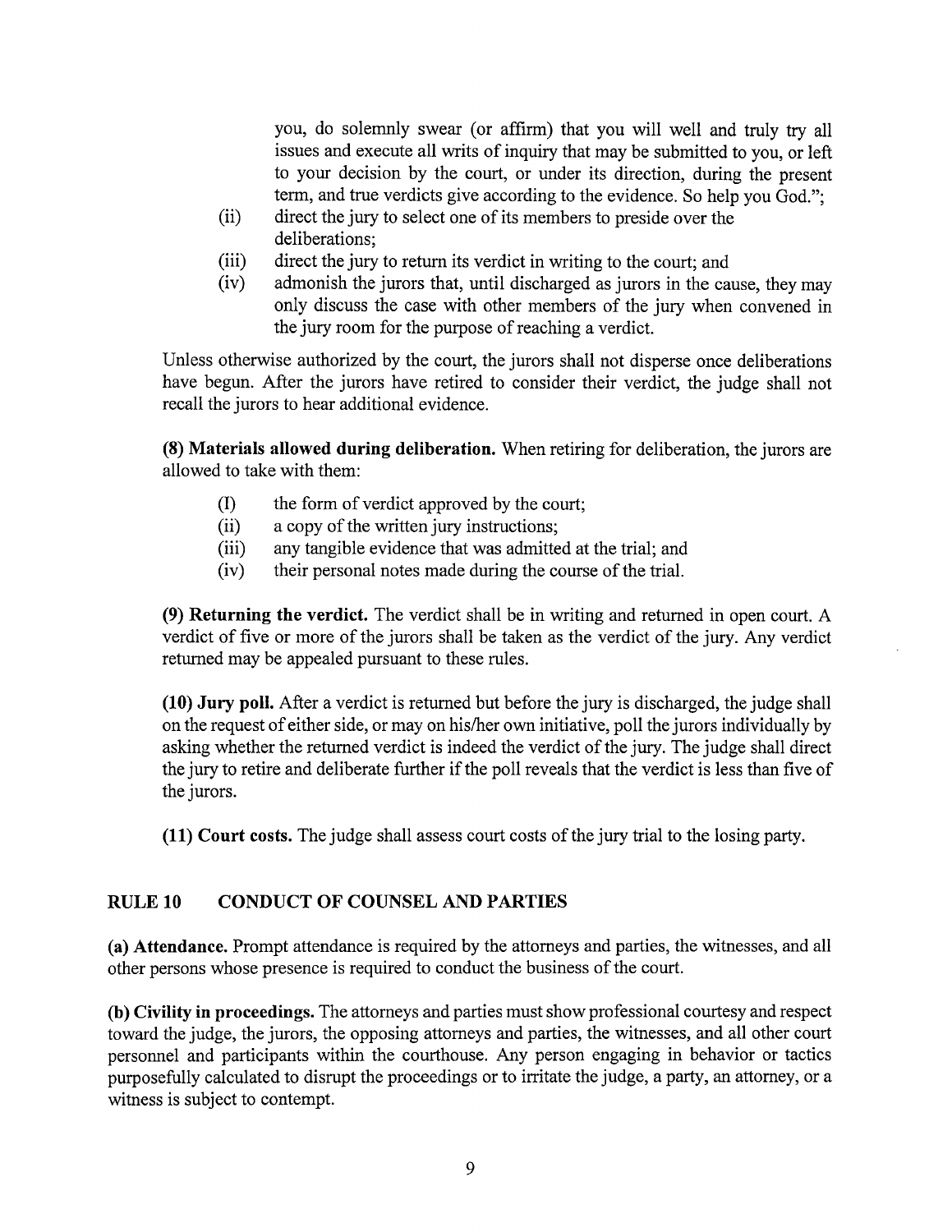**(c) Objections.** When addressing the court, the attorneys and parties must:

- (1) stand unless excused for good cause by the court;
- (2) give specific grounds on any objections to testimony; and
- (3) make all objections to the judge, and not to opposing counsel.

( **d) Jury panels.** When addressing the jury panel, the attorneys and parties must stand unless excused for good cause by the court. Attorneys may directly address the jury panel only during voir dire, opening statements, and closing arguments.

**(e) Witnesses.** When examining witnesses, the attorneys and parties must:

- (1) stand, except when excused for good cause by the court;
- (2) limit themselves to asking questions; and
- (3) refrain from making statements, quips, or side remarks.

Any examination of witnesses is to be conducted fairly and objectively, with the attorneys, parties, and witnesses showing courtesy and respect to one another. Attorneys and parties may not ask questions merely to embarrass or humiliate the witness.

**(f) Opening statements / Closing arguments.** When making an opening statement or closing argument, the attorneys and parties must:

(1) not denigrate or ridicule the opposing attorney;

(2) not call any juror by name;

(3) not have any personal contact with the jury whatsoever;

(4) not attempt to converse with or solicit audible answers from the jurors individually; and

(5) not thank the jury for acting as jurors.

The attorneys and parties are required to keep within proper bounds, and any attempt to inject an improper matter may be stopped by the court without the necessity of an objection. After the return of the verdict, the attorneys, the parties, and any spectators shall not express to the jury any congratulations, thanks, or condemnation for the verdict returned.

#### CIVIL RULES

#### **RULE 11 FORM OF ACTION**

There shall be one form of action known as "civil action."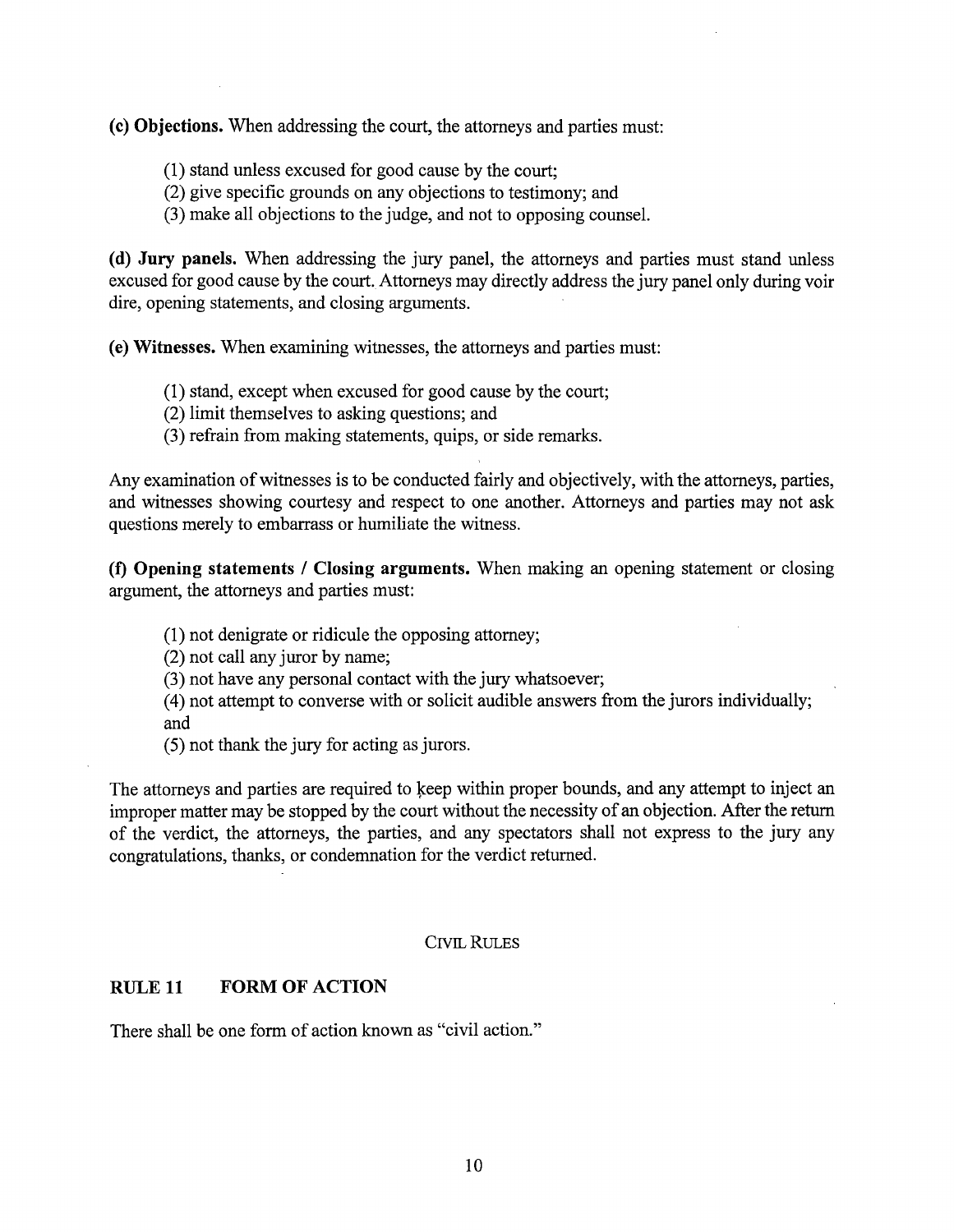# **RULE 12 COMMENCEMENT OF CIVIL ACTION**

**(a)** A civil action is commenced by filing the complaint with the court. The complaint shall state the evidence of the debt, statement of account, or other basis for the civil action and make a specific demand for damages and/or other relief allowed by law. If a claim is founded on an account or other written instrument, a copy thereof should be attached to or filed with the complaint unless sufficient justification for its omission is stated in the complaint. The plaintiff may file a single complaint against multiple defendants if it is alleged that each of them is liable on the claim.

**(b) Exceptions.** The following civil actions require a sworn complaint:

- (1) Evictions (Miss. Code Ann.§ 89-7-29);
- (2) Replevin (Miss. Code Ann. § 11-37-101);
- (3) Distress for rents (Miss. Code Ann. § 89-7-57);
- (4) Unlawful entry and detainer (Miss. Code Ann.§ 11-25-5); and
- (5) Any other civil action requiring a sworn complaint by statutory procedures.

# **RULE 13 COMPUTATION OF TIME**

In computing any period of time prescribed or allowed by these rules, by order of court, or by any applicable statute, the date of the act, event or default from which the designated period of time begins to run shall not be included. The last day of the period so computed shall be included, unless it is a Saturday, a Sunday, or a legal holiday, or any other day that the courthouse or the clerk's office is in fact closed, whether with or without legal authority, in which event the period runs until the end of the next day which is not a Saturday, a Sunday, a legal holiday, or any other day when the courthouse or clerk's office is closed. When the period of time prescribed or allowed is less than seven (7) days, intermediate Saturdays, Sundays, and legal holidays shall be excluded in the computation. The court, in its discretion, may grant an extension of time.

## **RULE14 SERVICE OF PROCESS**

**(a) Service of process defined.** Service of process for civil actions in justice court means serving a true copy of the summons and complaint upon the defendant in accordance with this rule.

**(b) Issuance of summons and form.** Summons shall be issued by the justice court clerk. Any summons issued under this rule shall name the court and the parties; be directed to the defendant; state the name and address of the plaintiff's attorney or, if unrepresented, of the plaintiff; state the date and time within which the defendant must appear and defend; notify the defendant that a failure to appear and defend may result *in* a default judgment against the defendant for the relief demanded in the complaint; be signed and dated by the justice court clerk; and bear the court's seal.

**(c) SERVICE BY CONSTABLE.** Upon the filing of the complaint, the justice court clerk shall promptly deliver a true copy of the summons and complaint to the constable of the county of the defendant's usual place of abode or, if the defendant is an entity, to the constable of the county of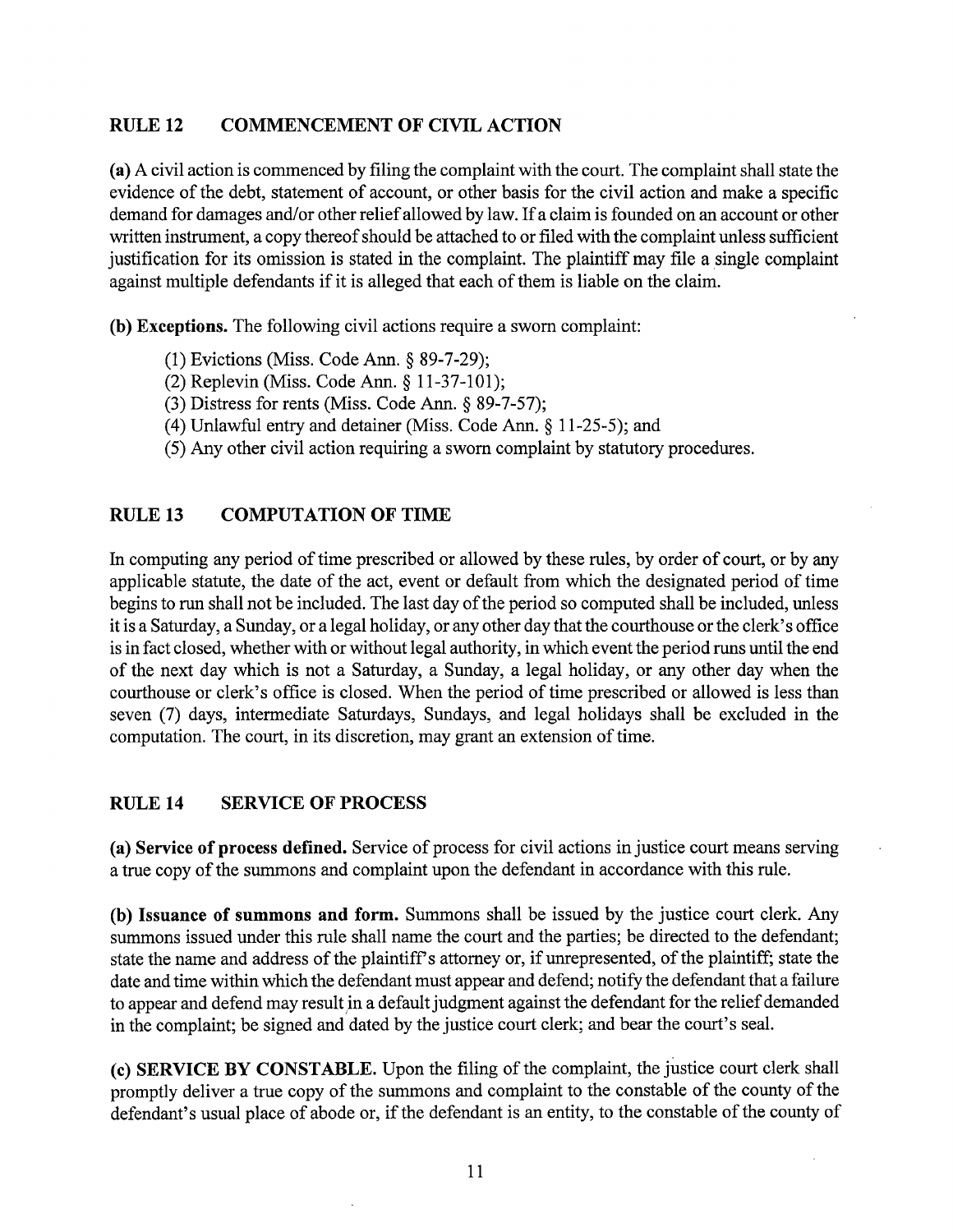the entity's place of business, to serve process upon the defendant. Within ten (10) days thereafter, unless service has been waived, the constable shall file an affidavit showing proof of service, or of attempted service after diligent search and inquiry pursuant to section 25-7-27 of the Mississippi Code, with the justice court clerk.

## ( **d) Manner of service upon an individual.**

(1) *Personal service.* The constable shall deliver a true copy of the summons and complaint to the defendant or to an agent authorized by appointment or by law to receive process. Service shall be deemed complete upon the date of service.

(2) *Service upon a family member*. If service under paragraph (d)(1) cannot be made with reasonable diligence, then the constable shall deliver a true copy of the summons and complaint at the defendant's usual place of abode with the defendant's spouse or some other person of the defendant's family above the age of sixteen (16) years, and within three (3) days thereafter, by mailing a true copy of the summons and complaint, by first class mail, postage prepaid, to the defendant at the address where the true copy of the summons and complaint were properly delivered. Service shall be deemed complete on the 10th day after the mailing.

(3) *Service by posting.* If service under paragraphs **(d)(l)** and (d)(2) cannot be made with reasonable diligence, then the constable shall serve process by posting a true copy of the summons and complaint on a door of the defendant's usual place of abode that is reasonably calculated to provide notice of the action and, within three  $(3)$  days thereafter, by mailing a true copy of the summons and complaint, by first class mail, postage prepaid, to the defendant at the address where the true copy of the summons and complaint was posted. Service shall be deemed complete on the 10th day after the mailing.

**(e) Manner of service upon all others.** The constable shall serve process in the manner provided by Rule 4 of the Mississippi Rules of Civil Procedure for mentally incompetent persons or entities located in the state.

**(f) SERVICE BY SHERIFF.** When any process has not been returned by the constable as required by this rule, then the justice court clerk may direct the sheriff of the county of the defendant's usual place of abode or, if the defendant is an entity, to the sheriff of the county of the entity's place of business, to serve process upon the defendant in like manner as required of a constable under this rule.

**(g) SERVICE BY PROCESS SERVER.** When any process has not been returned by the constable as required by this rule, the plaintiff may make a written request for service by a process server. Upon receiving a written request, the justice court clerk shall promptly deliver a true copy of the summons and complaint to the plaintiff or the plaintiff's attorney for service of process by a process server in like manner as required of a constable under this rule. The process server must be at least eighteen (18) years of age and not be a party to the action.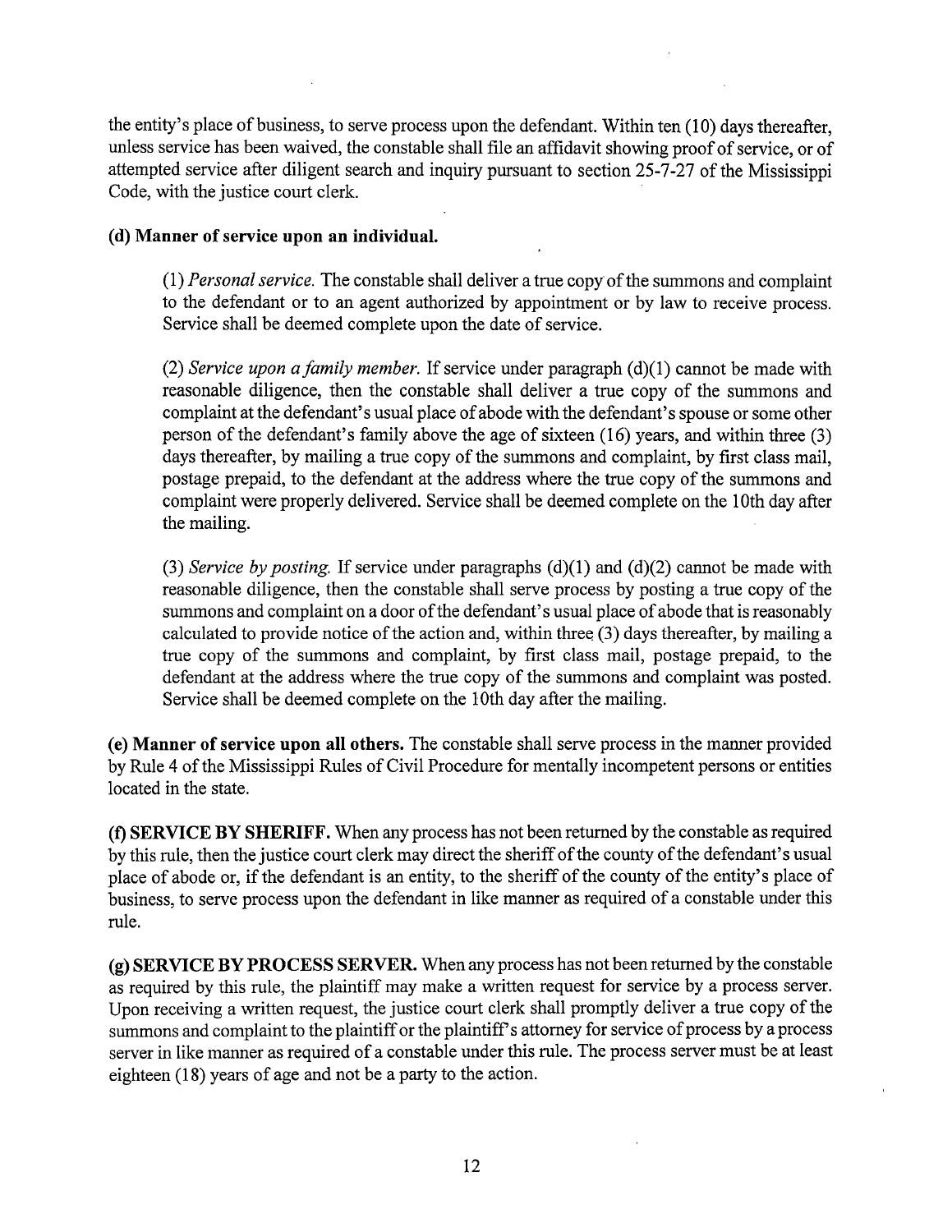**(h) Service by certified mail, return receipt requested, upon persons or entities located outside the state.** When the defendant is a person or entity located outside the state, the plaintiff may make a written request for service by certified mail, return receipt requested. Upon receiving a written request, the justice court clerk shall promptly deliver a true copy of the summons and complaint to the plaintiff or the plaintiff's attorney for service of process by certified mail, return receipt requested. Within twenty (20) days thereafter, the sender shall file with the justice court clerk the return receipt or the return envelope marked "Refused." Where the defendant is a natural person, the envelope shall be marked "Restricted Delivery." Service of process by this method shall be deemed complete from the date of delivery as evidenced by the return receipt or the return envelope marked "Refused."

(I) **Service upon multiple defendants.** If there are multiple defendants, then a separate true copy of the summons and complaint shall be served on each defendant named in the action.

**(j) Validity of service.** Nothing in this rule shall invalidate any service of process for being made untimely or for an untimely filed return.

**(k) Waiver.** Any defendant who is not a mentally incompetent person may waive the service of process or enter an appearance, with the effect of being duly served with lawful process, in the manner provided under Rule 4(e) of the Mississippi Rules of Civil Procedure.

**(1) Amendment.** The justice court judge may allow any service of process or proof of service under this rule to be amended for good cause shown, unless it clearly appears that material prejudice would result to the substantial rights of the defendant.

**(m) Time limit for service.** The justice court judge may dismiss without prejudice any action where, without good cause, it appears from the court file that service of process has not been made upon the defendant within one hundred and twenty (120) days after the filing of the complaint. A party may file a motion for enlargement of time any time prior to a dismissal by the court.

## **(n) Fees for service of process.**

(1) *By constable.* Service of process by the constable may be taxed as court costs for an amount not exceeding the statutory amount allowed by law. No fees for service shall be paid to a constable who has neither served nor attempted to serve process in substantial compliance to this rule.

(2) *By sheriff* Service of process by the sheriff may be taxed as court costs for an amount not exceeding the statutory amount allowed by law. No fees for service shall be paid to a sheriff who has neither served nor attempted to serve process in substantial compliance to this rule.

(3) *By process server.* Service of process by a process server may be taxed as court costs for an amount not exceeding the statutory amount allowed by law to the constable for service of process.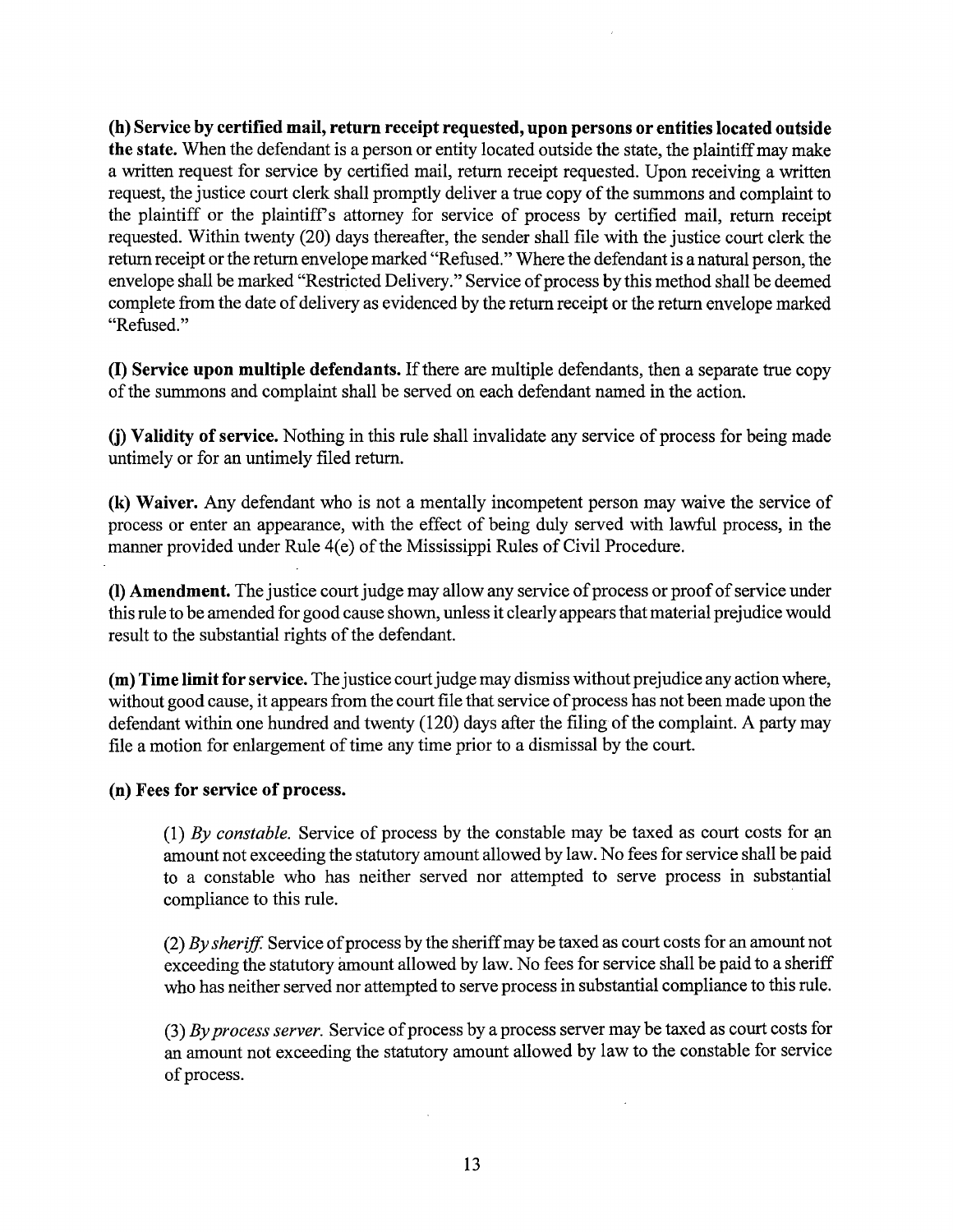(4) *By certified mail, return receipt requested.* Service of process by certified mail, return receipt requested, on a person or entity located outside the state may be taxed as court costs for an amount not exceeding the amount of postage for the mailing.

## **RULE 15 PLEADINGS AND MOTIONS SUBMITTED TO THE COURT**

**(a) Pleadings and motions to be signed.** All pleadings, motions, or any other application to the court shall be signed by the party making the submission or, if represented by counsel, by the attorney of record.

**(b) Information to be provided.** All pleadings, motions, or any other application to the court shall bear the name, address, and telephone number of the party filing the same and, if any attorney is representing the party, the attorney's name, office address, and telephone number.

**(c) Size of paper.** All pleadings and other papers filed in any civil action governed by these rules shall be on paper measuring  $8\frac{1}{2}$  inches x 11 inches. But exhibits or attachments to pleadings may be folded and fastened to pages of the specified size if compliance is not reasonably practicable.

( **d) Electronic filing and storage.** Pleadings, motions, or any other application to the court may be filed and stored by computer or electronic means pursuant to rules and policies established by the Mississippi Supreme Court and the Mississippi Administrative Office of Courts.

## **RULE16 COUNTERCLAIMS AND SETOFFS**

Counterclaims and setoffs shall be liberally allowed by the court. Failure to assert any counterclaim or setoff shall not bar a subsequent civil action of those claims. The judge shall dismiss without prejudice any counterclaim that exceeds the jurisdictional limits of justice court.

#### **RULE 17 REPRESENTATION BY GUARDIAN AD LITEM**

The judge may appoint a guardian ad litem who is an attorney to represent an infant or a vulnerable person as defined under section 43-47-5 of the Mississippi Code. The appointed guardian ad litem may sue or defend the civil action on behalf of such persons. Reasonable costs and fees of the guardian ad litem may be taxed as court costs.

#### **RULE 18 SUBSTITUTION OF PARTIES**

**(a) If a party dies.** If a party dies and the claim is not thereby extinguished, the successors or representatives of the deceased party may file, within ninety (90) days of the party's death, a motion for the substitution of parties. The judge may dismiss without prejudice the action if the motion for substitution of parties is not filed timely.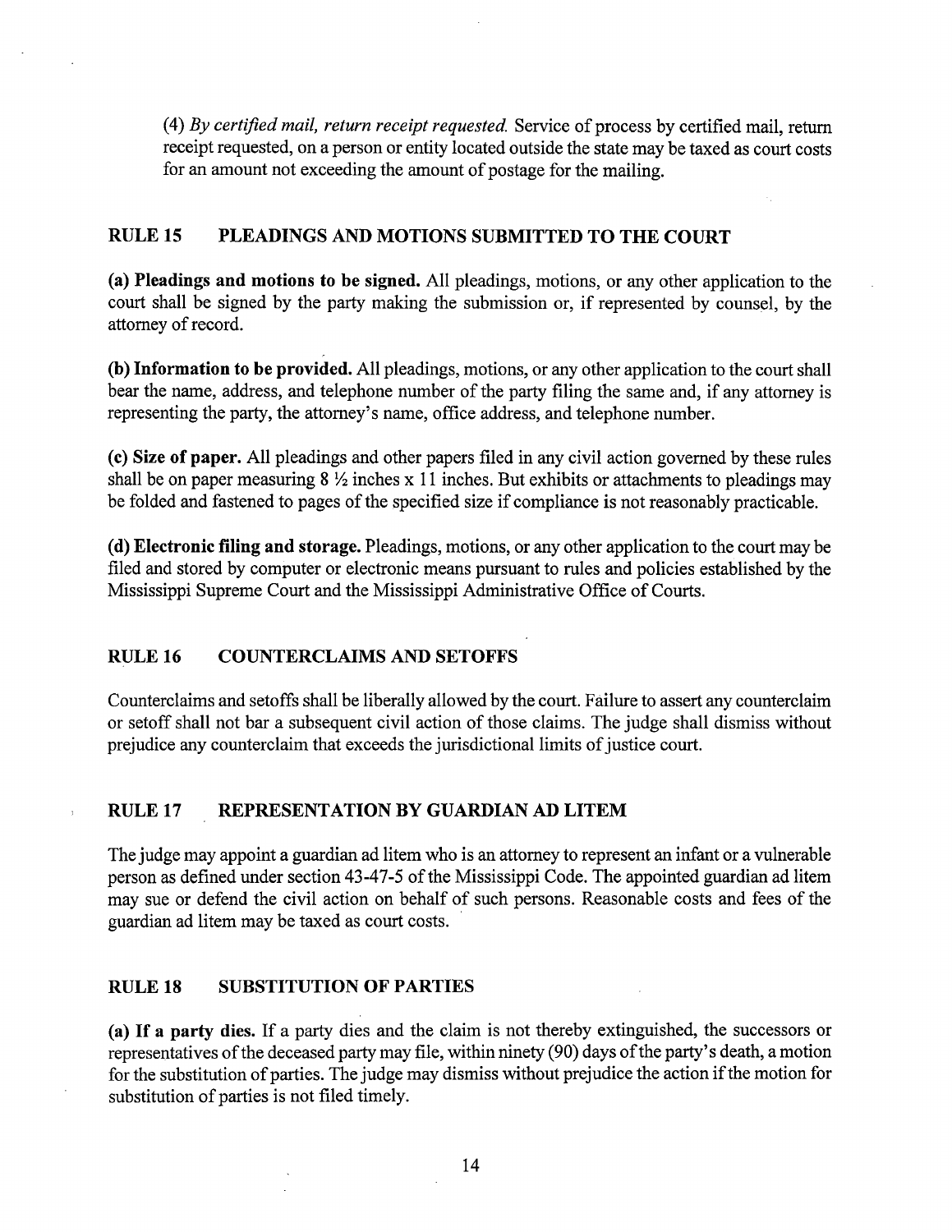In the event of the death of one or more of the plaintiffs or of one or more of the defendants in an action in which the right sought to be enforced survives only to the surviving plaintiffs or only against the surviving defendants, the action does not abate. The death shall be suggested upon the record and the action shall proceed in favor of or against the surviving parties.

**(b) If a party is a minor or vulnerable person.** Upon the motion of any party, the judge may allow a civil action to be continued by or against a representative of a party who is a minor as defined under section 1-3-27 of the Mississippi Code or a vulnerable person as defined under section 43-47-5 of the Mississippi Code.

**(c) If there is a transfer of interest.** Upon the motion of any party, the judge may direct that the person to whom the interest was transferred be substituted for, or joined with, the original party in the civil action.

( **d) If a party is a public officer who dies or resigns in office.** A civil action shall not abate if a party is a public officer acting in his/her official capacity who dies, resigns, or otherwise ceases to hold office. Instead, the public officer's successor shall be substituted as a party. The judge may enter an order of substitution at any time in the course of the action, but its omission shall not affect the substitution.

## **RULE 19 WITHDRAWAL OF COUNSEL**

An attorney who has made an entry of appearance may not withdraw from the case except with the permission of the court upon a showing of good cause after notice of withdrawal has been served on the attorney's client and upon all parties. Permission to withdraw shall not be unreasonably denied.

## **RULE20 CONSOLIDATION AND SEPARATION OF TRIALS**

(a) Consolidating actions. When two or more civil actions with a common question of law or fact are pending before the court, the judge may:

(1) order a joint hearing or trial of any or all matters pertaining to the common question of law or fact;

(2) order all the actions consolidated for trial; or

(3) make such orders concerning proceedings on the action so as to avoid unnecessary costs or delay.

**(b) Separate trials.** The judge may order a separate trial of any claim in a civil action for reasons of:

 $(1)$  avoiding prejudice;

(2) expediting the resolution of claims in the action; or

(3) economical considerations neutral to the litigation.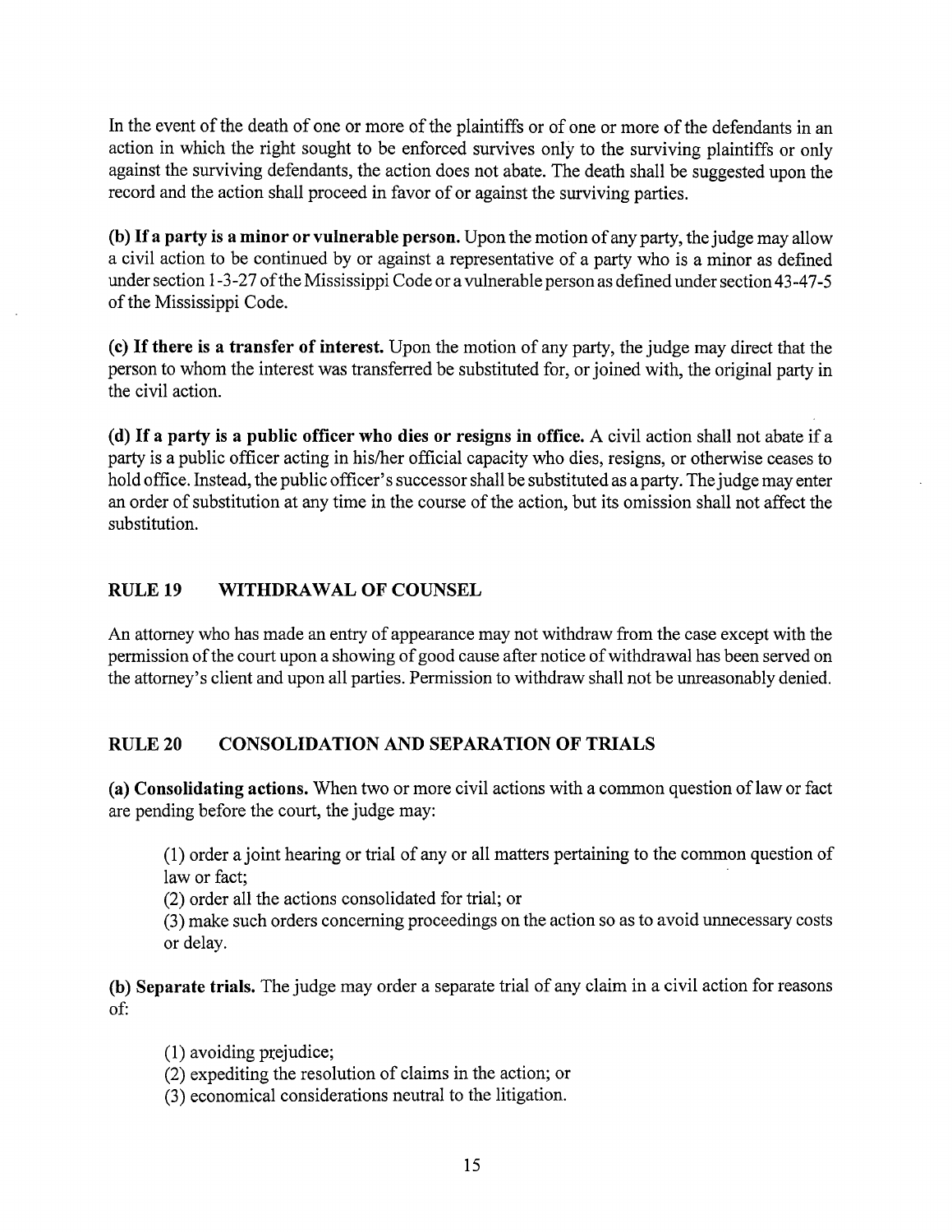#### **RULE21 SUBPOENAS**

**(a) Generally.** Subpoenas for a trial or hearing in justice court shall conform to Rule 45 of the Mississippi Rules of Civil Procedure.

**(b) Requests.** Every request for a subpoena of a witness in a civil action shall:

(1) be in writing;

(2) contain the mailing and physical addresses of the witness and other information so as to furnish a sure guide to the person serving the subpoena;

(3) be delivered to the justice court clerk in a reasonable time before the trial date; and

( 4) be signed and dated by the party requesting the subpoena.

The justice court clerk shall preserve each written request for subpoena within the court file.

**(c) Issuance.** Every subpoena in civil actions shall:

(1) be issued by the justice court clerk under the seal of the justice court;

(2) state the name and address of the court and the title of the action; and

(3) command each person to whom it is directed to attend and give testimony at a specified date, time, and place, and to bring to the hearing specified books, papers, documents, or other objects in the control and possession of the witness that are to be offered into evidence.

( **d) Service.** A subpoena in civil actions shall be served upon the witness personally by:

 $(1)$  the sheriff;

(2) the deputy sheriff;

- (3) a constable; or
- ( 4) any other person who is not a party and eighteen (18) years of age or older.

The endorsed return, or a written acknowledgment on the subpoena by the witness, shall be prima facie proof of service. A subpoena requiring the attendance of a witness at a hearing or trial may be served at any place within the state.

**(e) Enforcement.** The judge may enforce a subpoena in civil actions by any means allowed by the Mississippi Code, including the issuance of an attachment pursuant to section 11-9-115 of the Mississippi Code, or these rules.

## **RULE22 MISTRIAL**

**(a) For misconduct by the defendant.** Upon motion of the plaintiff, the judge shall declare a mistrial if there occurs during the trial misconduct by the defendant, the defendant's attorney, or a defendant's witness resulting in substantial and irreparable prejudice to the plaintiff's action. But if there are two or more defendants, the judge shall not declare a mistrial as to any defendant who is not an offending party and who requests that the trial continue.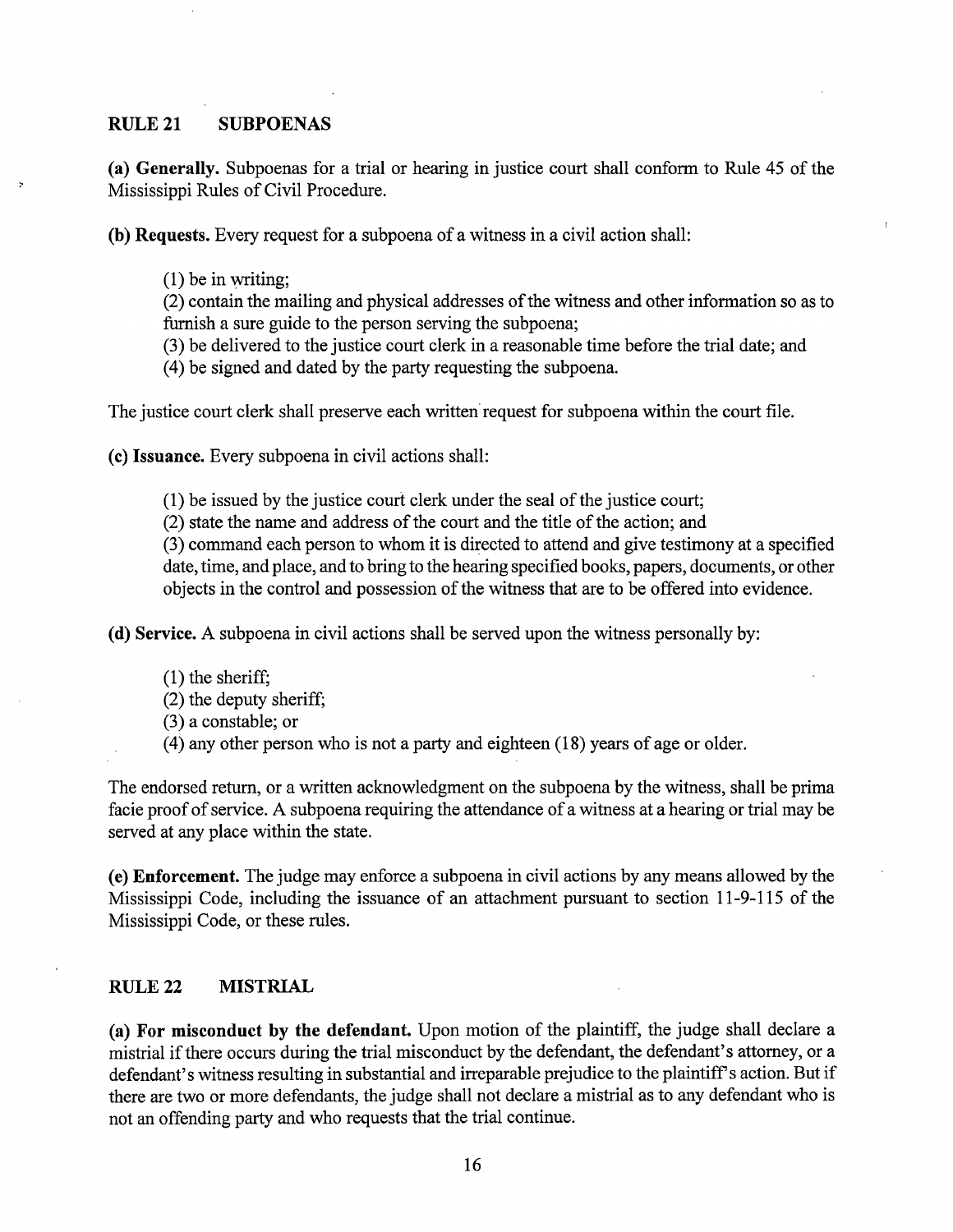**(b) For misconduct by the plaintiff.** Upon motion of the defendant, the judge shall declare a mistrial if there occurs during the trial misconduct by the plaintiff or a plaintiff's witness resulting in substantial and irreparable prejudice to the defense.

**(c) Other reasons for declaring a mistrial.** Upon motion of any party, or upon the judge's own initiative, the judge shall declare a mistrial if:

- (1) the trial cannot proceed in conformity with law; or
- (2) the jury is deadlocked and there is no reasonable probability of a verdict.

# **RULE23 DEFAULT JUDGMENTS AND DISMISSALS**

**(a) When the defendant fails to appear for trial.** If the defendant has been given proper notice of the date and time of trial but fails to appear, and the plaintiff appears, then the judge may enter a default judgment against the defendant provided:

(1) there is a factual basis to support the claim; and

(2) the judgment is not different in kind from or does not exceed the amount of that demanded in the complaint.

**(b) When the plaintiff fails to appear for trial.** If the plaintiff has been given proper notice of the date and time of trial but fails to appear on the trial date, and the defendant appears, then the judge may dismiss the case without prejudice.

( **c) When both the plaintiff and defendant fail to appear for trial.** If both the plaintiff and the defendant fail to appear on the trial date, then the judge may dismiss the case without prejudice.

( **d) When the plaintiff files a motion for dismissal.** If the plaintiff files prior to any responsive pleading or trial a written motion for the dismissal of the case, then the judge may dismiss the case without prejudice unless objected to by the defendant. Plaintiff's costs shall not be assessed against the defendant.

( **e) Setting aside a default judgment.** Unless an appeal has been perfected pursuant to these rules, a party may request the court to set aside a default judgment. Thereupon, the judge may stay the execution of the default judgment pending a hearing on the motion. After a hearing in which the parties to the action have been given notice and an opportunity to be heard, the judge may set aside the default judgment by written order as may be just and proper if he/she determines that good cause has been shown to support such order. In making this determination, the judge must weigh the following factors:

(1) the nature and legitimacy of the party's reasons for default,

(2) whether the party's claims or defenses have reasonable merit, and

(3) the nature and extent of prejudice that the opposing party would suffer if the default judgment is set aside.